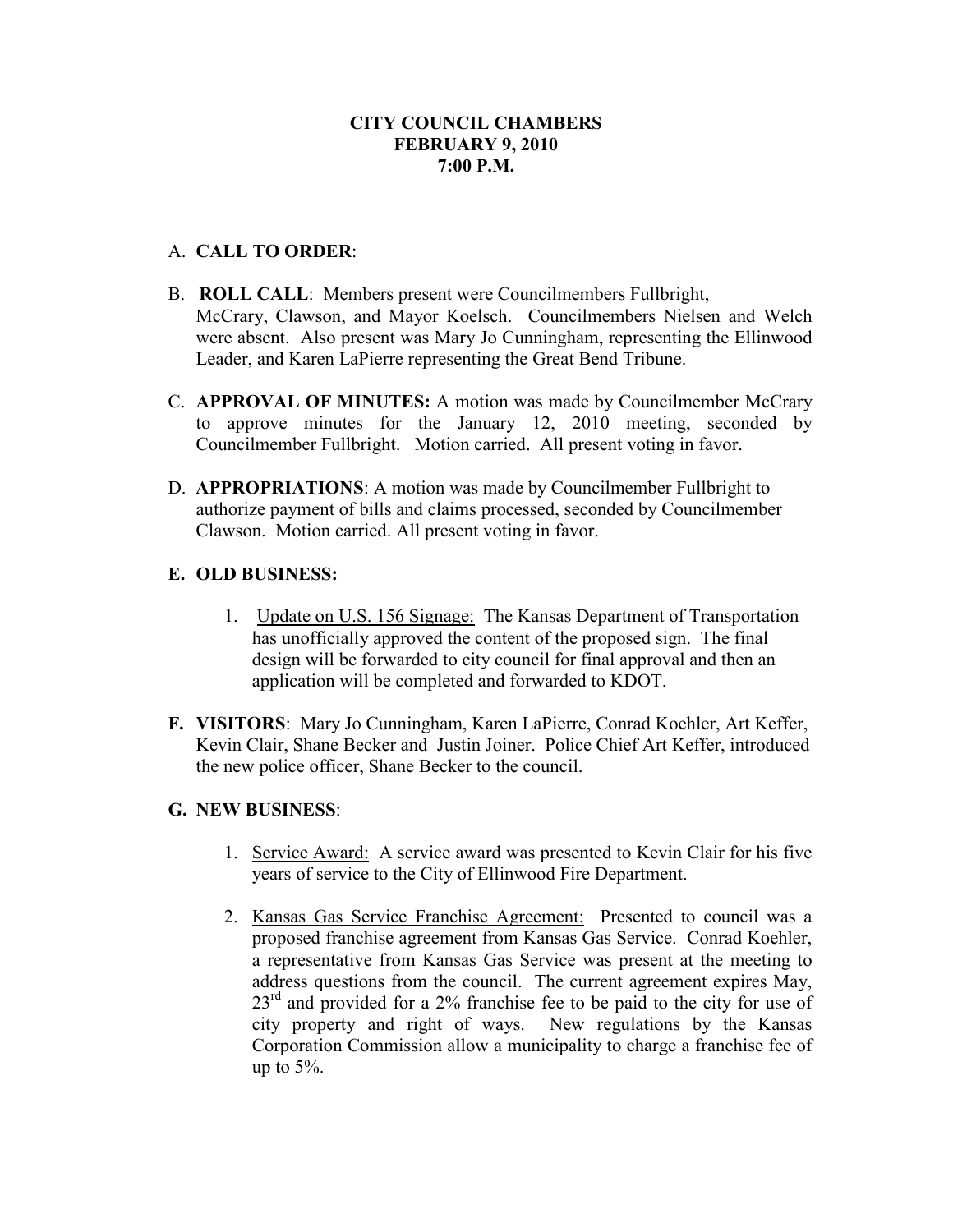#### **CITY COUNCIL CHAMBERS FEBRUARY 9, 2010 7:00 P.M.**

After some discussion, a motion was made by Councilmember McCrary to accept the 2% franchise agreement and approve Ordinance 2010-1, an ordinance granting to Kansas Gas Service, a natural gas franchise, subject to a change in Section 11, allowing for a review of the franchise agreement every 3 years. Motion seconded by Councilmember Fullbright. Motion carried. All present voting in favor.

3. Neighborhood Revitalization Program: Presented to council was information regarding a proposed Neighborhood Revitalization Plan. The plan would provide incentive to businesses and residential owners to build or improve their properties. A revitalization plan provides for a rebate of property taxes in accordance with a specific percentage allowance per year, for a set period of years, with the particular criteria to be set by the city council. The council would also designate certain areas within the town to be eligible areas under the plan.

After much discussion, the consensus of the council was to proceed with preparation of a Neighborhood Revitalization Plan and directed Robert Peter, city administrator, to draft a proposed plan detailing the specific criteria of the plan to be presented for review at the March council meeting.

4. Lease Purchase Agreement: Presented to council was a resolution and letter agreement with Community Bank of the Midwest for a lease purchase agreement on the box unit for the new solid waste truck. The lease amount is \$55,000 for a period of four years with an interest rate of 4.66% and a monthly payment of \$1,260.10. Community Bank would obtain a security interest in the 2010 Peterbilt Truck along with the box unit, until the lease purchase agreement is satisfied.

 A motion was made by Councilmember McCrary to accept the lease purchase agreement with Community Bank, and approve Resolution 20910, seconded by Councilmember Clawson. Motion carried. All present voting in favor.

5. Executive Session: An executive session is requested for discussion of confidential financial matters pertaining to a private business. A motion was made by Councilmember Clawson to adjourn into executive session for 20 (twenty) minutes for discussion of confidential financial matters pertaining to a private business and that the council meeting will reconvene in the council chambers, seconded by Councilmember McCrary. Motion carried. All present voting in favor. The governing body recessed into executive session at 8:25 p.m.